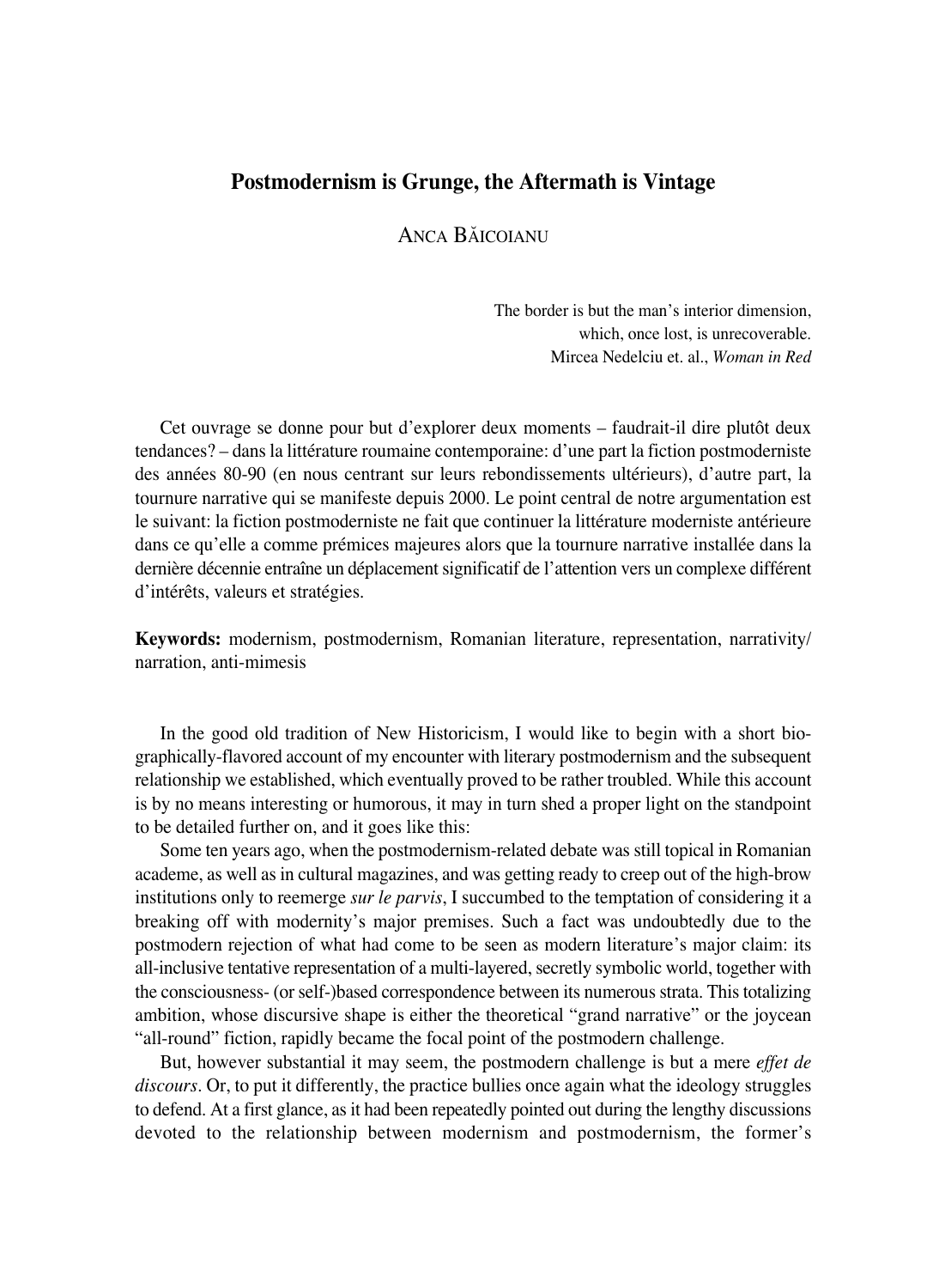epistemological ambitions are utterly contradicted from the latter's reality-suspicious, convention-aware position. Postmodern relativism, together with a strong political agenda and a "historically effective consciousness", was probably among the chief means of asserting the (radical) difference between modernism and its aftermath, and it thus served as a clever device meant to legitimize postmodernism as a cultural orientation in its own right, rather than one of the many (possible) "faces of modernity".

However, if we consider postmodernism in terms of literary practices as such, it soon becomes obvious that it tackles the very same issues at the crux of modernism as a whole: the relationship between reality and fiction and the problem of language. From such a perspective, it is considerably less important if reality itself is perceived as continuous or fragmented, given or constructed, rock°solid or fluid, and if the performative epistemological ego (or *le sujet supposé (sa)voir*) is a substantial, coherent or disrupted self, or even an empty category. On the same grounds, fiction may well be overtly anti-traditional or, on the contrary, nostalgic-ironic (i.e. critically complicit) with regard to the past – what matters is that however different their premises and devices both modernism and postmodernism share the same mimetic concern, that is, the same preoccupation with the possibilities and limits of representation.

There are, of course, notable exceptions on both sides of the post/modern divide, and as always generalizations are ultimately fallacious. If I choose to gloss over such exceptions is strictly for heuristic purposes, since a more detailed discussion would fall beyond the scope of the present essay.

Let it be said then for the sake of argument that the concern with representation starts to fade out as postmodernism forces it to touch its very limits by calling into question the nature of reality, the vantage points from which it is observed, the accuracy of such observations and the means through which they are transmitted. Is it too soon to wonder what will come next? Despite the fact that, like any other literary orientation, postmodernism too is open-ended, in the sense that its typical features are likely to persist long after the historical moment to which they pertain would have been ranged under a distinct label within the literary tradition, it is my opinion that we witness the emergence of a new literary practice.

This "swing of the pendulum" has been noticed for a while now, as proven by a seminar on contemporary literature held in Stuttgart in 1991. Raymond Federman, one of the most famous postmodern writers, was the first to acknowledge it:

[P]erhaps Postmodernism also changed tense on December 22, 1989, with the death of Samuel Beckett – the first and last Postmodern writer (in Ziegler: 106).

For us Romanians this historical coincidence is unnerving on more accounts: the fact that "the end of postmodernism" happens to coincide with the downfall of the Communist regime is reason enough to make us feel the frustrated itch of having – once again – missed a beat at the very moment we had eventually ceased to be out of tune. Indeed, after we experienced, in Mircea Martin's phrase, a "postmodernism in the absence of postmodernity", chances are that we live through a "postmodern condition" devoid of postmodernism.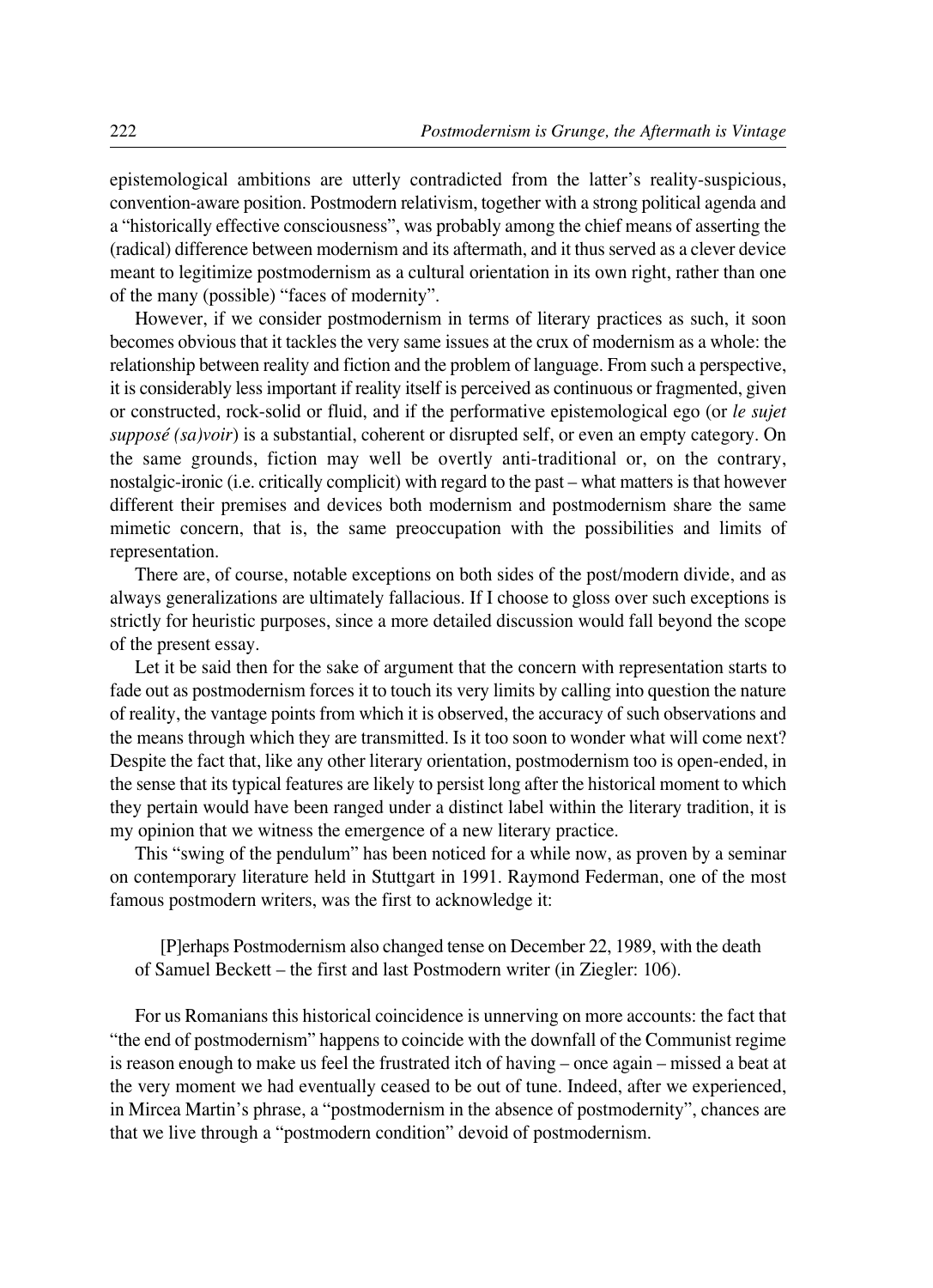This would probably make an interesting subject for fiction, but reality is far less dramatic. In Romania just as anywhere else postmodern fiction is still produced on a wide enough scale; postmodernism°related issues still cause heated debates; literary canons are redefined; the criteria of inclusion/exclusion are revaluated. At the same time, while both newcomers and well-established writers continue to explore the artistic potential of postmodernism, the seismic change I mentioned above does not leave Romanian literary field unaffected.

Although it is still too early to pinpoint the nature of this change, some recent novels – e.g. Filip and Matei Florian's *Side Street Boys*, T.O. Bobe's *My Summer Holiday* and Ræzvan Rædulescu's *Teodosie the Lesser* – could give a pretty fair idea of the direction it will probably take.

One of the favored reference points when it comes to approximate the change such works bring about is, of course, the generation of the eighties, whose poetics is central in most theoretical accounts of Romanian postmodernism to the point that a significant broadening of the definition so that it accommodate writers outside the group itself and use a more relaxed timeframe became widely noticeable no sooner than the late nineties.<sup>1</sup> Various criteria were used for the construction of the said definition, ranging from the sheer inventorying of the stylistic features typical of postmodern writings to a more ambitious, "ontological" characterization focused on the "condition of liminality"2 embedded in them. But, diverse as they may be, all these definitions amount to acknowledging that

[p]racticing a self-styled "textualist engineering," blending intertextual games with a zest for "live broadcasts" of unmediated reality, and deliberately blurring the borderline between fiction and fact, the representatives of the Generation of the Eighties (that I will subsequently refer to as "G80") have earned critical acclaim as the first practitioners of postmodern writing in Romania (Otoiu: 87).

As one may easily notice from Otoiu's brief summing up of the specific tenets of Romanian hardcore postmodernism, this kind of writing is far from being "postrealist" or "antimimetic" as postmodernism at large was oftentimes described<sup>3</sup>. Although I agree, as I have already mentioned above, that the understanding of reality underlying the notion of "realism" differs greatly from earlier acceptations, it seems to me that the problem of representation epochal for the "long modernity" as a whole maintains its prominent position, just as the "awareness of language" – the second feature I posited as typical of modern literature – does. While it is obvious that the term "antimimetic" is meant to point out at the shift in literary consciousness from literature's alleged function of "mirror" or "reflection" of reality to a fictional reenactment of the various ways reality is in fact constructed, I daresay that using it in relation to postmodern literature is both hasty and misleading. In my view, a properly "anti-mimetic" literary work would be one that utterly abandons the concern for representation, and not merely change its object and devices. Or, to put it differently, as long as reality (and its relationship with literary fiction) is problematized, it will remain a problem.

Against the current train of thought, then, I'd like to point out that if an instance of "antimimesis" is anywhere to be found, it is not postmodernism, but its aftermath that should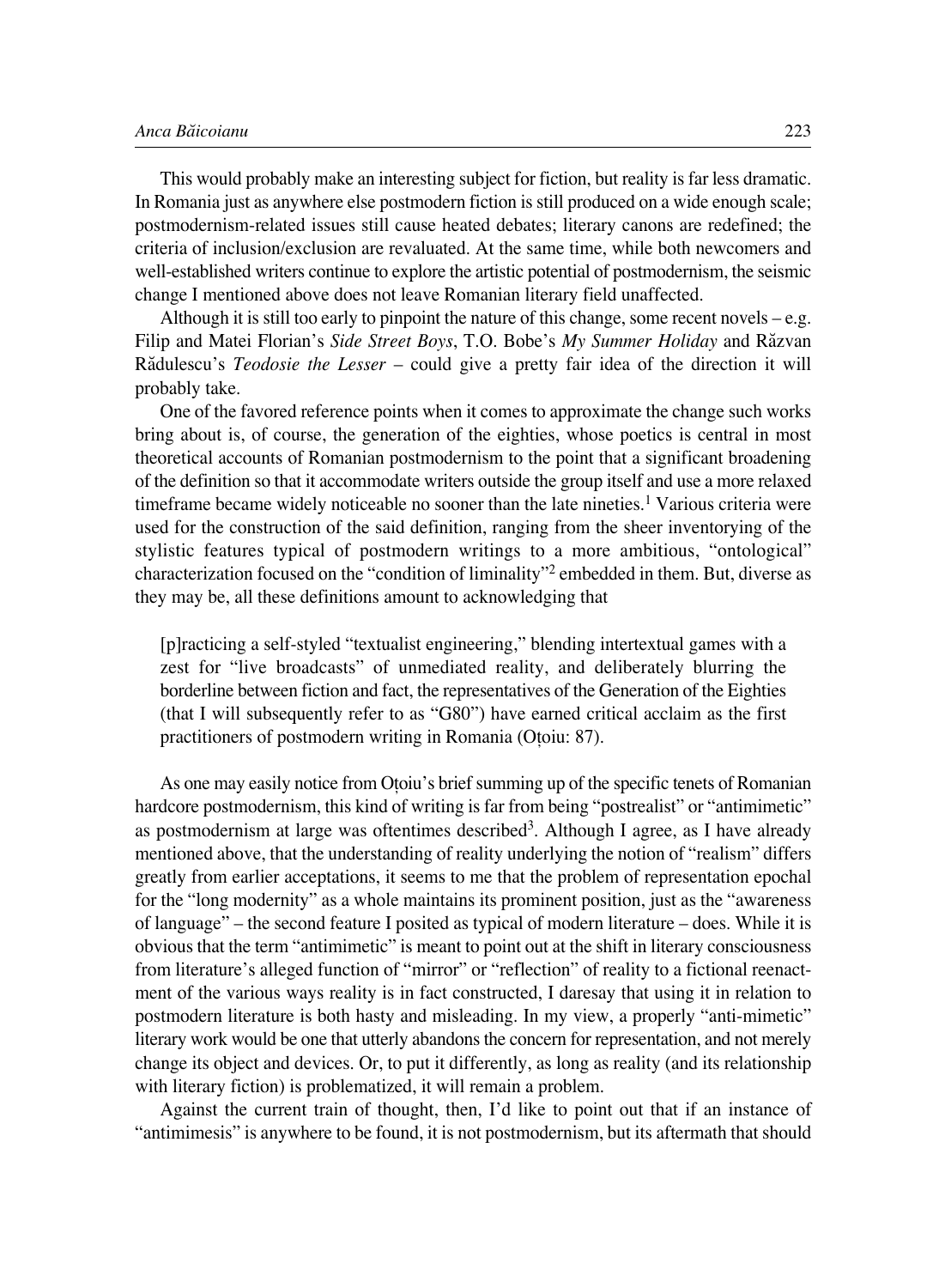be labeled as such. That the new literary paradigm which is about to emerge moves towards what I would call the "educated autonomy of fiction", in the sense that its practitioners are no longer interested in twisting, turning, negotiating and testing the limits of literature's relationship with reality. Need is to point out that such an attitude is far from being a return to the self-referential, self-sufficient understanding of fiction specific for a certain stage in the evolution of modern literature. What makes such an attitude possible is not the belief that literature can do very well without a referential support and does not need to be grounded in real life, since its true nature is that of a gratuitous language game. On the contrary, the postmodern lesson resulted in a keen – and sometimes bitterly received – awareness that such a connection is always at work, much as we'd like to ignore and discard it. Once this becomes an accepted fact, reality can eventually be ranged among the various materials of fiction, without further ado about this conflation.

Contemporary literature's gradual distancing from the problem of representation (post)modern fiction deals with under the guise of the dilemmatic nature of the wor(l)d is thoroughly observed by another postmodern champion, John Barth:

[A]lthough most of the leading practitioners of what is called Postmodernist fiction are by no means finished yet with their careers […] and may feel themselves to be still in the process of exploring the style […] it cannot be doubted that the pendulum swung in the 1980s from the overtly self-conscious, process-*and*-history conscious and often fabulistic work of Barthelme […], Gass, Pynchon […], Barth & Co toward that early Hemingwayish minimalist neo-realism (in Ziegler: 184),

who, for lack of a better term, uses "neo-realism" as an equivalent for "traditional fiction-writing". It is highly significant that Barth empanels Hemingway's early works as a ground for comparison, since the most striking feature of, say, the short-stories is not the portrayal of Marlboro man's American way of life, but the pleasure the writer finds in the very act of story-telling, that is of waving into his text whatever materials he happens to come upon. Hemingway does no fret over reality's elusive nature, and he cannot be bothered to deconstruct his characters' worldview. His chief interest is to write a story, and if he uses real places or historical facts for his emplotment that's because they come in handy. His approach to reality is not problematizing, but pragmatic, and together with the rejection of textual experimentation this is precisely what accounts for the innovative quality of the new literary wave.

On the Romanian literary scene, this change has already been heralded by the works of the young writers in the *Ego. Prozæ* series Polirom Publishing House started to campaign for a few years ago. In my opinion, they serve as a turning point between postmodernism and its aftermath, and due to their transitional nature they can hardly be grasped as a whole, as proved by their resistance to fall under a generational model or any other traditionally-constructed classification. However, we can identify in these writings several common features, some which pertaining to the postmodern legacy, others paving the ground for a new kind of literary practice.

The mimetic concern is still visible in the subdued form of the autofictional writing, a subgenre which investigates the process of self-fashioning through/in writing by means of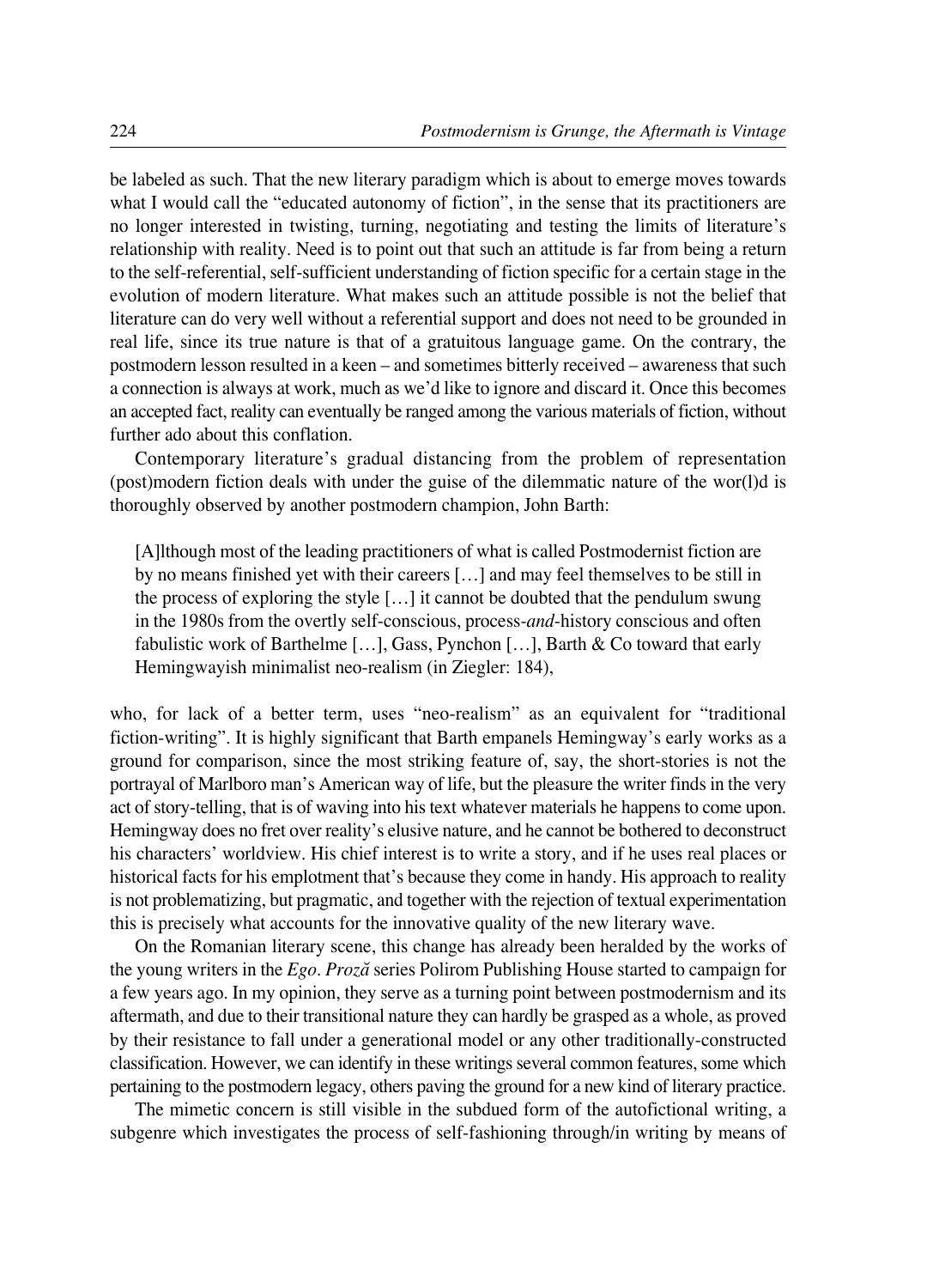narrating personal, often intimate experiences from an overtly subjective perspective. The main focus of novels such as Ionufl Chiva's *69*, Dragoø Bucurenci's *RealK*, Ion Manolescu's *Skidding*, Cecilia Øtefænescu's *Love Sick* or Cezar Paul°Bædescu's *Luminifla, Mon Amour* is the capacity of fiction to absorb/distort/deliver autobiographical information, and this interest for the changes undergone by real facts as they are translated into writing bears a strong resemblance to earlier postmodern work by, say, Simona Popescu or Mircea Cærtærescu. Unlike them, Filip and Matei Florian's *Side Street Boys*, a novel with a very strong autobiographical core, does not tackle representational issues, neither does it abandon itself to literary experimentalism. This double°voiced narration of childhood memories from 1980s Communist Romania carefully avoids any political or literary stake for the sake of telling a story, and if the authors make full use of the most refined discursive techniques, it is quite obvious their role is merely instrumental. Given the subject and the double authorship with everything it entails at a narrative level one would probably expect clever considerations about the persistence of the past into the present, deft exploitations of the ambiguous relationship between history and fiction and spectacular dialogic effects – and indeed there are such things in *Side Street Boys*, except that the authors make it very clear from the very beginning such elements are only coincidental, and not a goal in themselves. If there is something they are entirely devoted to, this is *le plaisir du texte* – a pleasure which, unlike the kind theorized by Roland Barthes, proceeds not from the reading, but from the writing itself.

At this point, it is worthwhile to linger a bit over a matter of historical contextualization. As I have mentioned at an earlier stage of the argument, the possibility that literary postmodernism had exhausted its potential for innovation and the realization that new modes of expression were about to emerge came to the fore during the late eighties. This global shift of paradigm, together with the region-specific political and cultural changes in the countries of the former Soviet block, led to the superposition of three distinct literary "ages": the postmodern, with its still strong impetus, the post-Communist, whose main concern is to explore possible ways of dealing with the past in, and by means of, literary practices, and the anti-mimetic, which waves a spectacular farewell to its representation-and-sentence-focused counterparts. And since all three models inventoried above are (still) able to generate notable works, significant examples of literary *mestizaje* are very likely to occur.

The transitional *Ego. Prozæ* writings also share another important feature: their metafictional/intertextual character. Although constructed with an ironic detachment that anticipates its instrumentalization in anti-mimetic literature, this "cultural awareness" postmodernism held dear continues to be a focal point in the literature of the early 2000s. As pointed out in relation to John Barth's observation, this too will be discarded (although not entirely) once the anti-mimetic literature takes to constructing its

fictive stories with traditional devices which demonstrate how vacuous the deconstructive impulse in prose has become (Krasztev: 81)

A noteworthy "statement of purpose" in this respect is T.O. Bobe's *My Summer Holiday*, a novel with a "classical" chronological emplotment and for the most part devoid of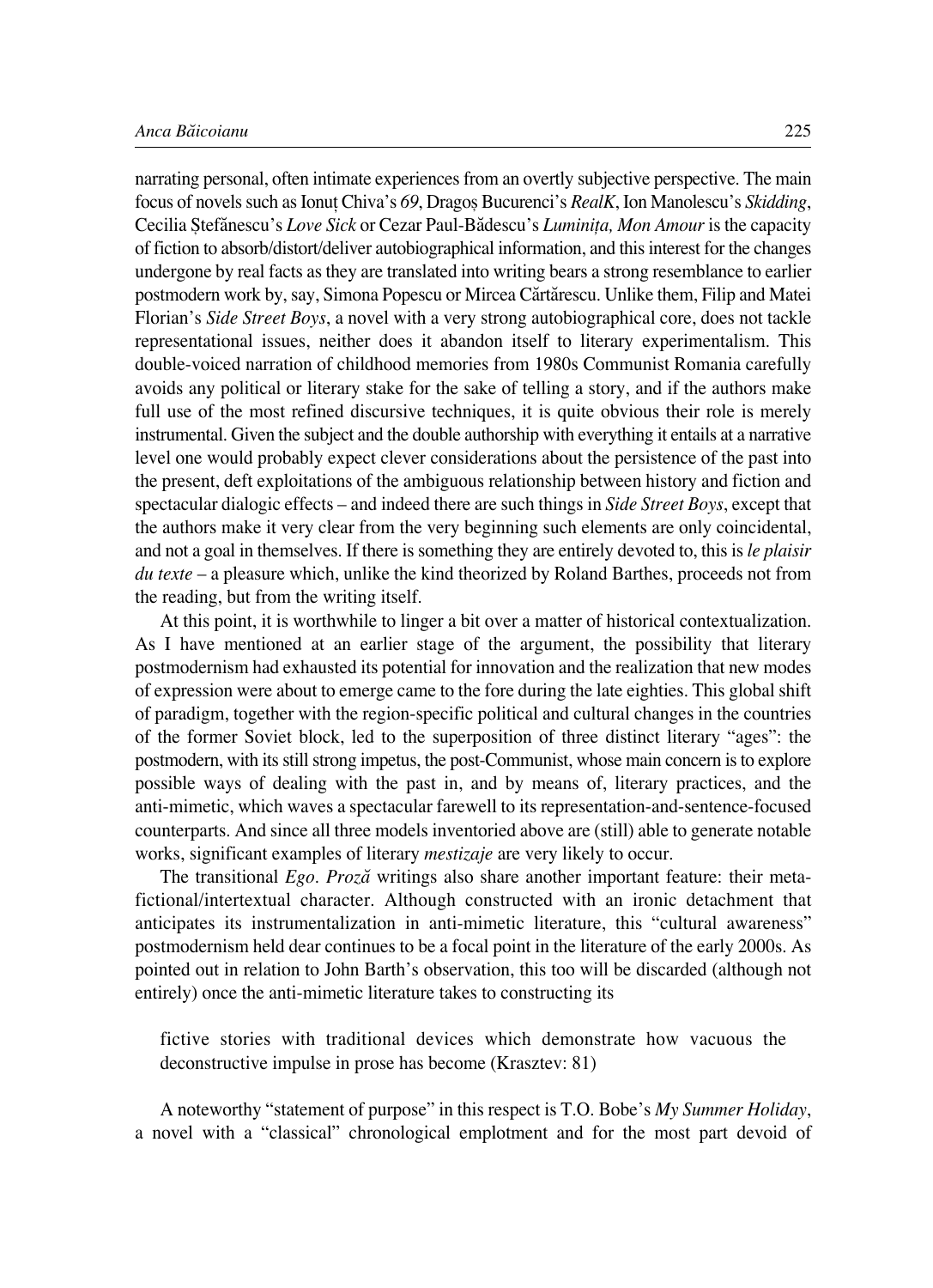sophisticated narrative devices, an option cleverly motivated by the writer's use of the convention of a ten years old child school composition. Just like the particular dialogism in *Side Street Boys*, T.O. Bobe's carefully controlled minimalism signals a return to the very roots of story°telling, a penchant further documented by the favoring of the oral quality of language over the "textual consciousness" of postmodern fiction.

The novel is set in the post-Communist transition period, but T.O. Bobe shares with the Florian brothers the refusal to politicize the relationship between pre- and post-1989 worlds. The legacy of the ancient regime is present as a background element that often filters through to reach the main narrative, but no emphasis is placed on it, historical reality thus becoming just one of the components that inform the period of transition.

How long it will take until this wind of change stabilizes into a new literary paradigm is hard to say. What are the questions the emerging literary paradigm is going to ask and how the writers belonging to it will construct their answers is still to be seen. But, as Péter Krasztev argues when talking about a similar phenomenon in Hungarian literature,

certain is merely that they worked hard to cleanse literature of "literariness", to bring language closer to everyday life, and to smuggle back sentiment and a personal voice in the content. Our readerly instincts, sharpened by postmodernism, find them occasionally didactic and sentimental, and [it seems] generally disconcerting that shortly after 1989 some fiction became once again uncoded and cathartic, but this, perhaps, is due to the swinging of the pendulum (Krasztev: 81).

## **WORKS CITED:**

Appiah, Kwame Anthony. *My Father's House: Africa in the Philosophy of Culture*, New York: Princeton University Press, 1992.

Cærtærescu, Mircea. *Postmodernismul românesc*. Bucharest: Humanitas, 1999.

Krasytev, Péter. "Quoting instead of living: Postmodern literature before and after the changes in East-Central Europe". Marcel Cornis°Pope, John Neubauer, eds. *History of the Literary Cultures of East°Central Europe. Junctures and*

*Disjunctures in the 19th and 20th centuries.* I. Amsterdam/Philadelphia: John Benjamins Publishing Company, 2004. Mușat, Carmen. Perspective asupra romanului românesc postmodern. Pitești: Paralela 45, 1998.

Ofloiu, Adrian. "An exercise in fictional liminality: the postcolonial, the postcommunist, and Romania's threshold generation", in *Comparative Studies of South Asia, Africa and the Middle East*, 23: 1-2 (2003)

Ursa, Mihaela. *Optzecismul și promisiunile postmodernismului*. Pitești: Paralela 45, 1999. Ziegler, Heide, ed. *The End of Postmodernism: New Directions*. Stuttgart: Wissenschaft und Forschung, 1993.

## **NOTES**

- 1 See: Mircea Cærtærescu, *Postmodernismul românesc* (Bucharest: Humanitas, 1999); Carmen Muøat, *Perspective asupra romanului românesc postmodern* (Piteøti: Paralela 45, 1998); and Mihaela Ursa, *Optzecismul øi promisiunile postmodernismului* (Piteøti: Paralela 45, 1999).
- 2 See: Adrian Otoiu, "An Exercise in Fictional Liminality: the Postcolonial, the Postcommunist, and Romania's Threshold Generation", in *Comparative Studies of South Asia, Africa and the Middle East*, 23: 1-2 (2003)